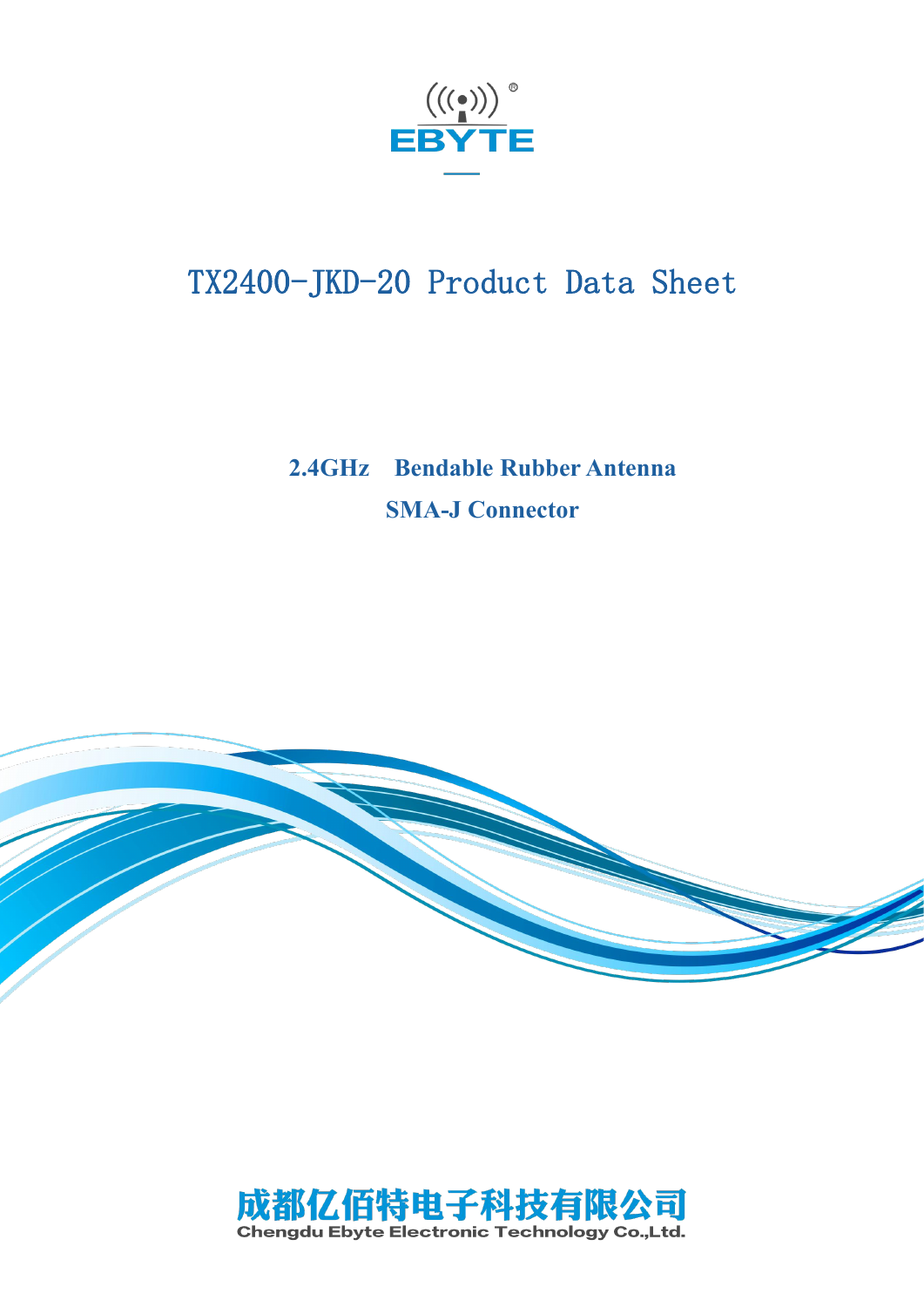#### **I. Product Introduction**

TX2400-JKD-20 is a 2.4GHz bendable rubber antenna. Height of the antenna is 200mm. With a SMA-J connector (SMA inner screw thread and inner needle), it can be applied to such broadband communication system, WiFi, mobile terminal devices with frequency of 2.4GHz as router, AP,radio, aircard, smart TV and so on.

### **II. Specification and Parameters**

|                            | <b>Physical Parameters</b>                |
|----------------------------|-------------------------------------------|
| Frequency                  | $2.4$ GHz                                 |
| <b>Bandwidth</b>           | 2.4-2.5GHz                                |
| Gain                       | 5dBi                                      |
| <b>SWR</b>                 | $\leq 1.5$                                |
| Polarization               | Vertical                                  |
| <b>Radiation Direction</b> | Omnidirectional                           |
| <b>Input Impedance</b>     | $50\,\Omega$                              |
| <b>Power Capacity</b>      | 20W                                       |
| <b>Other Parameters</b>    |                                           |
| Height                     | $200$ mm                                  |
| <b>Total Weight</b>        | 21g                                       |
| <b>Coat Material</b>       | <b>TPEE</b>                               |
| Connector                  | SMA-J                                     |
|                            | (SMA inner screw thread and inner needle) |
| <b>Working Temperature</b> | -40°C $\sim$ +85°C                        |
| <b>Storage Temperature</b> | $-40^{\circ}$ C $\sim$ +85 °C             |

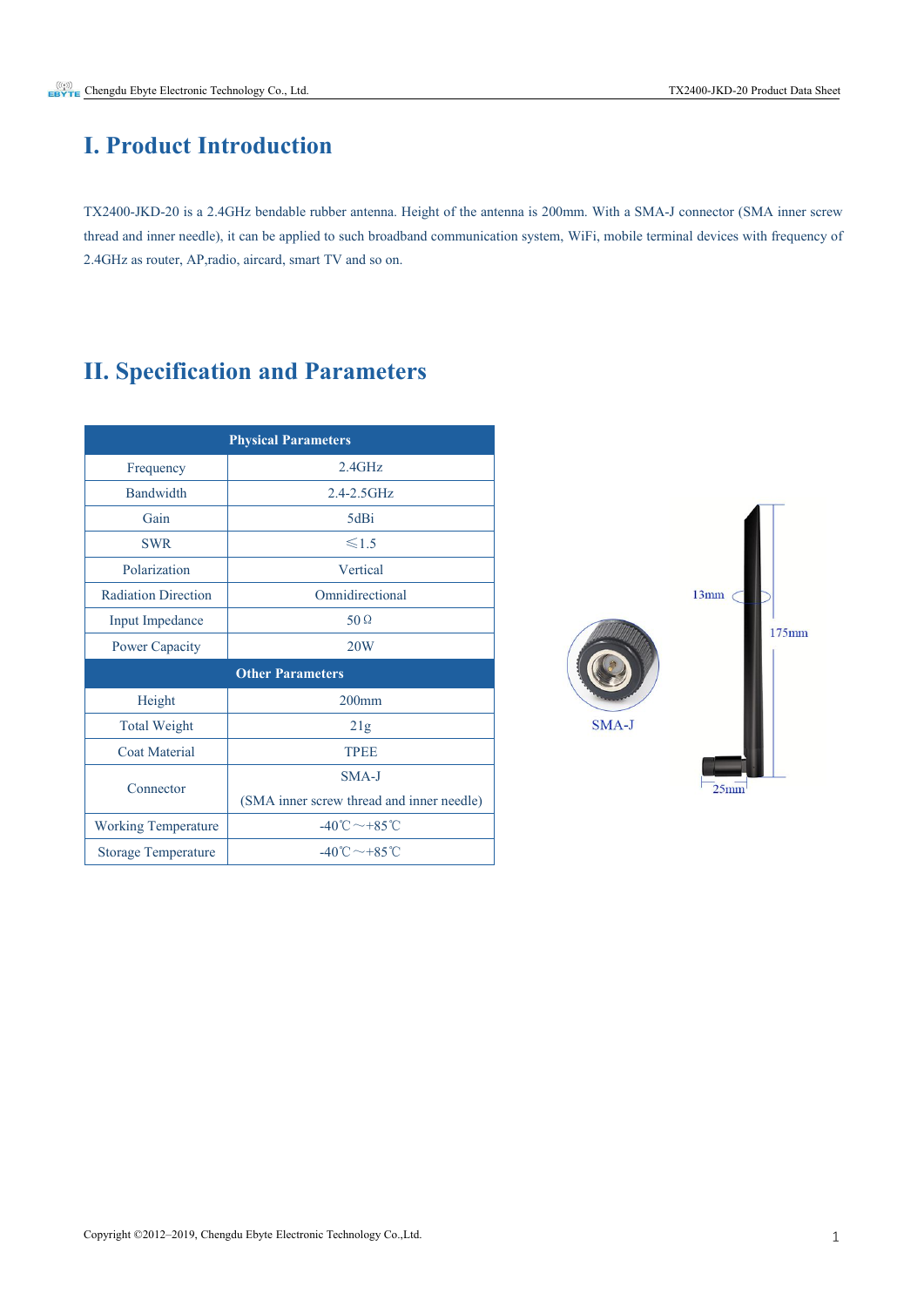## **III. Testing**